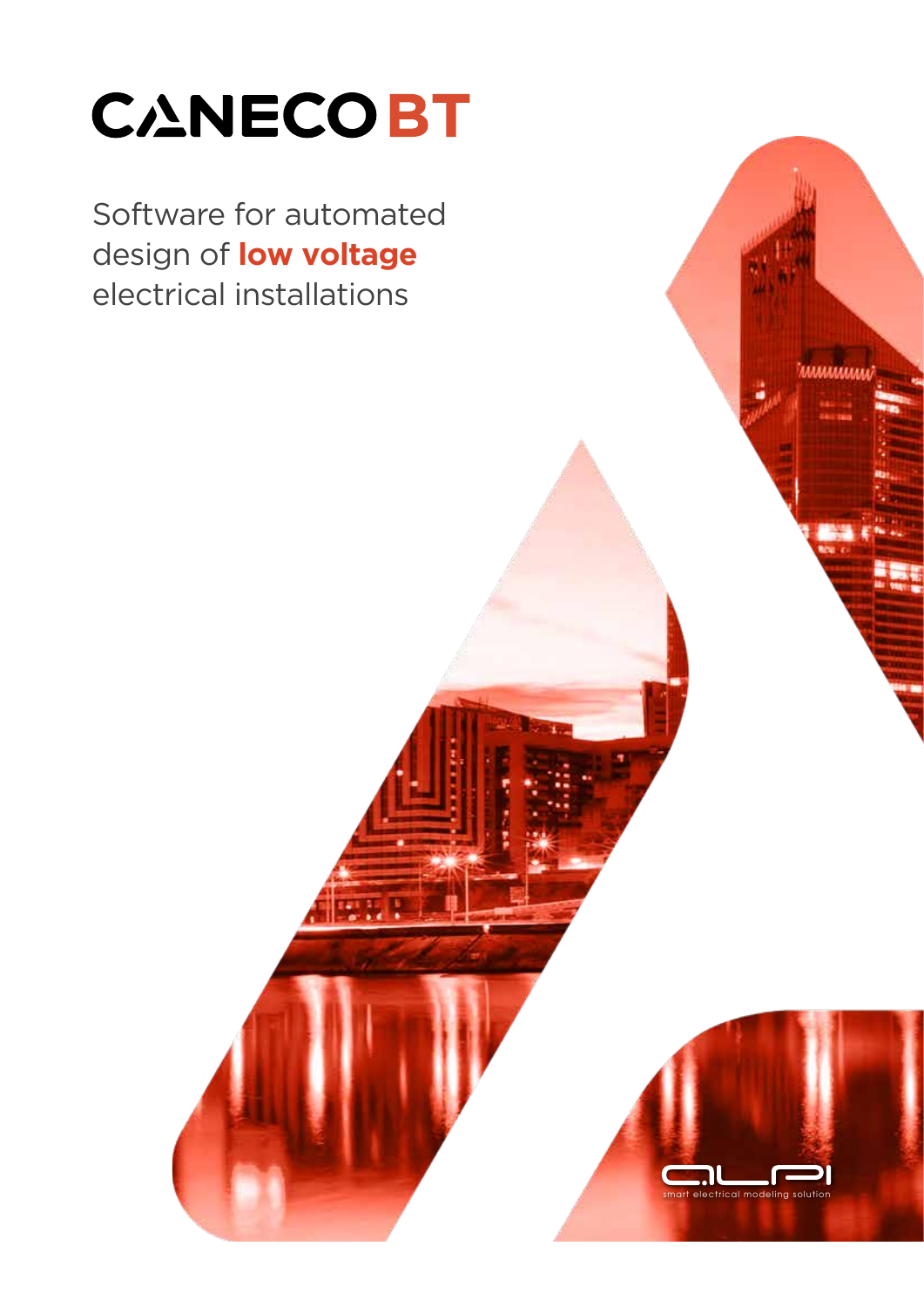



# Automated design of low voltage electrical installations

Caneco BT is a software for automated calculations, sizing and diagrams of low voltage electrical installations.



- Caneco BT performs all the calculations (Ik, du, If, ...) in compliance with the applicable standards and the electrical constraints of your installation.
- It also determines the most economical equipment to protect the installation and the individuals.

# **Discrimination and backup**

- Caneco BT provides a diagnosis based on tripping curves, calculation and manufacturer tables.
- Caneco BT takes into account the currents, as well as the chronometrical and differential aspects to ensure discrimination that can also be reinforced by coordination.

# **Automated diagrams**

• Caneco BT automatically produces the diagrams of the electrical installation based on 3 dynamic data entry interfaces: network single-line diagram, board single-line diagram and spreadsheet.

# **Effective data exchange**

- Caneco BT allows data import/export from an Excel file.
- The electrical data recovered from Revit®, is used for the automated production of the diagrams and the integration of the circuit data into Caneco BT.
- Caneco BT converts the diagrams and the technical documentation of the project into a dxf file (an AutoCAD® file).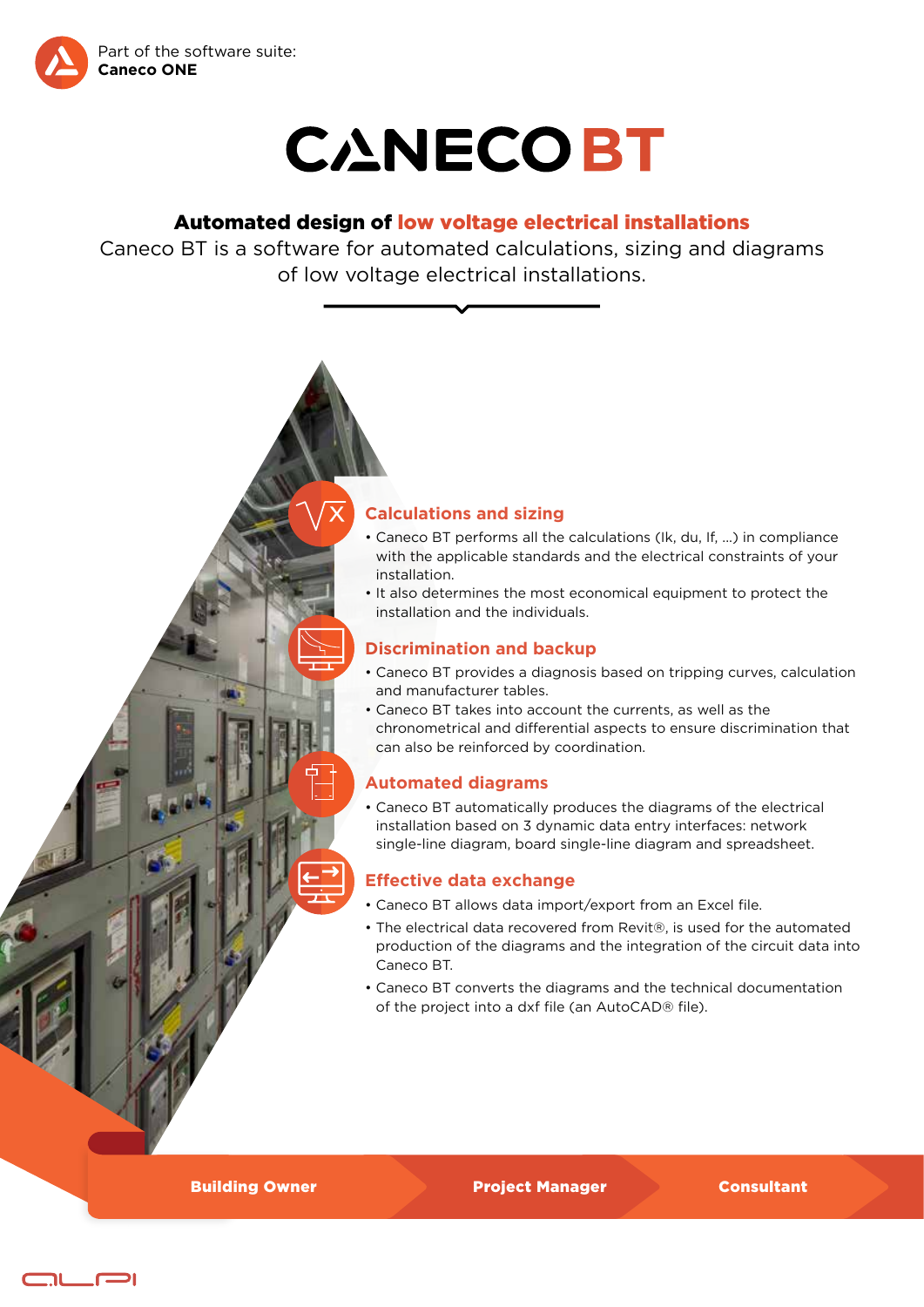LVW





# **Benefits**

## **Quality and compliance**

Caneco BT avoids time-consuming multiple entries and so reduces the risk of errors.

It also integrates 17 international standards into its calculation engine, along with the maritime and the direct current standards.

## **Time saving**

Caneco BT reduces the duration of the design phases thanks to the simplified data entry and the automated production of documentation.

## **Cost reduction**

The calculation engine automatically performs the most economical sizing in compliance with the applicable standards.

## **Tailored to global markets**

Caneco BT allows international projects to be designed thanks to the manufacturer material catalogues that are tailored to each country and to the multi-standard, multilanguage options (7 languages), including the printing of documents.

ור

Contractor Control Authority Maintenance Operator

Electrical

 $\mathbf{a}$  ,  $\mathbf{b}$  ,  $\mathbf{b}$  ,  $\mathbf{b}$ 

**M** 1